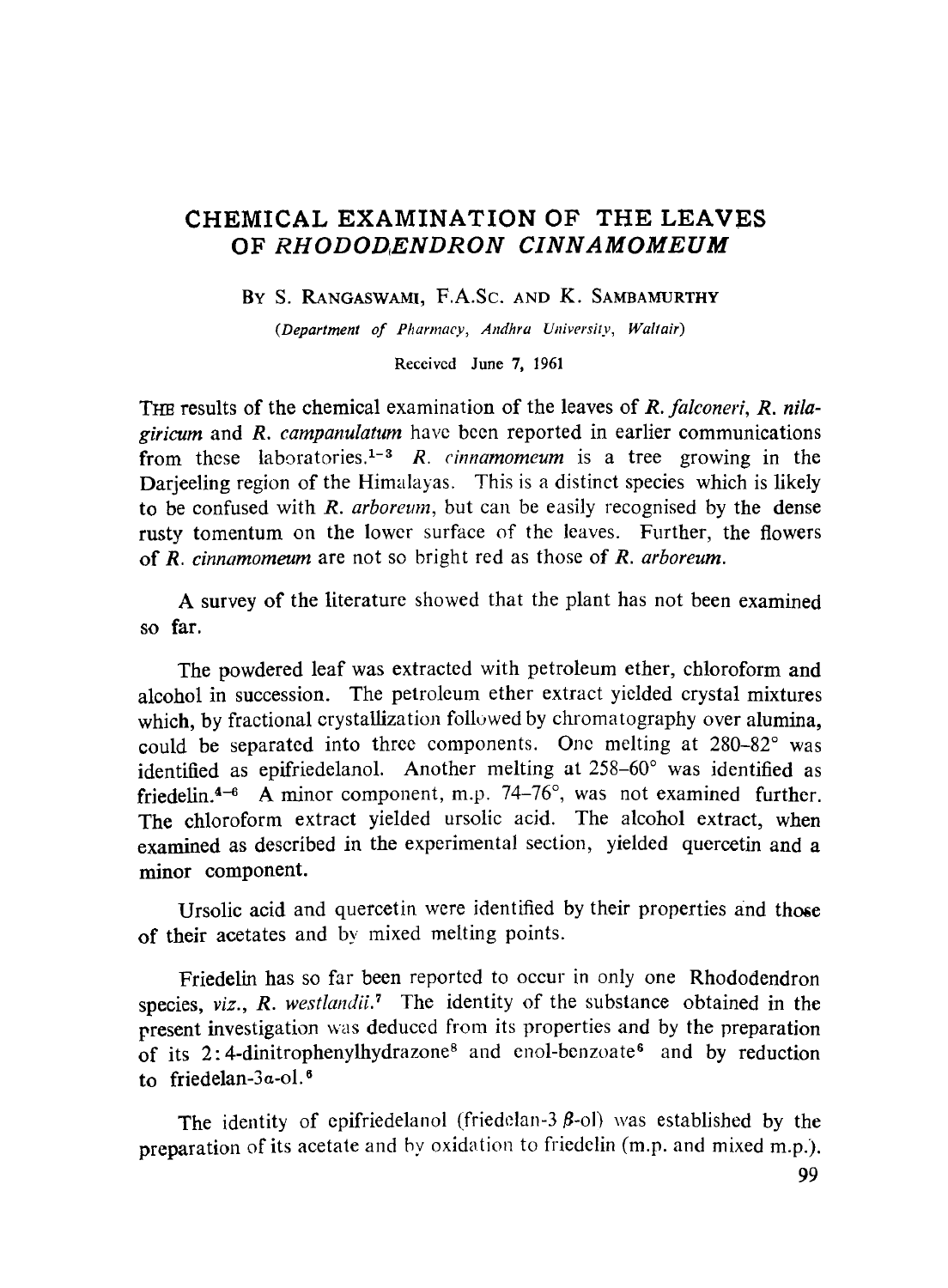### **EXPERIMENTAL**

The coarsely powdered leaf (3 kg.) was extracted with petroleum ether, then with chloroform and then with alcohol in the cold using  $3 \times 8$  1. of each solvent. These were followed by a single extraction with hot alcohol.

*Petroleum ether extract.*—The dark-green extract was concentrated to 250 mi. and left overnight at room temperature when a heavy crystalline material deposited. This was filtered and washed with warm petroleum ether (fraction A, 3 g.). The filtrate was further concentrated, the syrupy residue treated with hot acetone (150 mi.) and the mixture allowed to stand for a few days at room temperature, when crystals deposited along with some waxy matter. This was filtered and the wax washed off with warm acetone leaving behind fraction B (3 g.). The combined mother liquor, on removal of the solvent, yielded a dark-green residue (residue  $X$ , 76 g.) whose examination is described later.

*Fractions A and B*.—These two fractions had similar properties. They were united and crystallized from excess of chloroform, when clusters of colourless glistening plates slowly separated. These were filtered and recrystallized from chloroform, m.p. 280–82 $^{\circ}$  (epifriedelanol, 2 $\cdot$ 8 g.; for characterisation *see* later). The residue (3 g.) from the combined mother liquor was chromatographed over alumina (90 g.) employing 200 ml. portions of solvents for elution. The course of the chromatogram is shown in Table I.

Fractions 1 and 2 were united and crystallized twice from benzene-acetone when colourless nodules were obtained, m.p. 74-76° (minor component,  $0.15 g.$ ).

Fractions 3 to 6 were united and crystallized twice from benzene, when long colourless needles were obtained, m.p. 258-60 $^{\circ}$  (friedelin, 1.4g.; for characterisation *see* later).

Fractions 7 to 9 were united and crystallized from chloroform as colourless plates, m.p.  $278-80^{\circ}$  (epifriedelanol,  $0.4 g$ .).

Residue X (mentioned earlier) was saponified with  $10\%$  sodium hydroxide in benzene-alcohol (1:9) solution and the unsaponifiable matter (30 g.) was extracted in the usual way. It was dissolved in warm acetone  $(100 \text{ ml.})$ and left at room temperature for a week. The crystals that deposited were filtered, washed and recrystallized from chloroform, when colourless plates were obtained, m.p. 278-80° (epifriedelanol,  $0.2 g$ .).  $[a]_p^{28} = +21.1^\circ + 2^\circ$  $(c = 0.824$  in chloroform). Mixed m.p. with epifriedelanol obtained above was undepressed. The rest of the unsaponifiable matter was rejected.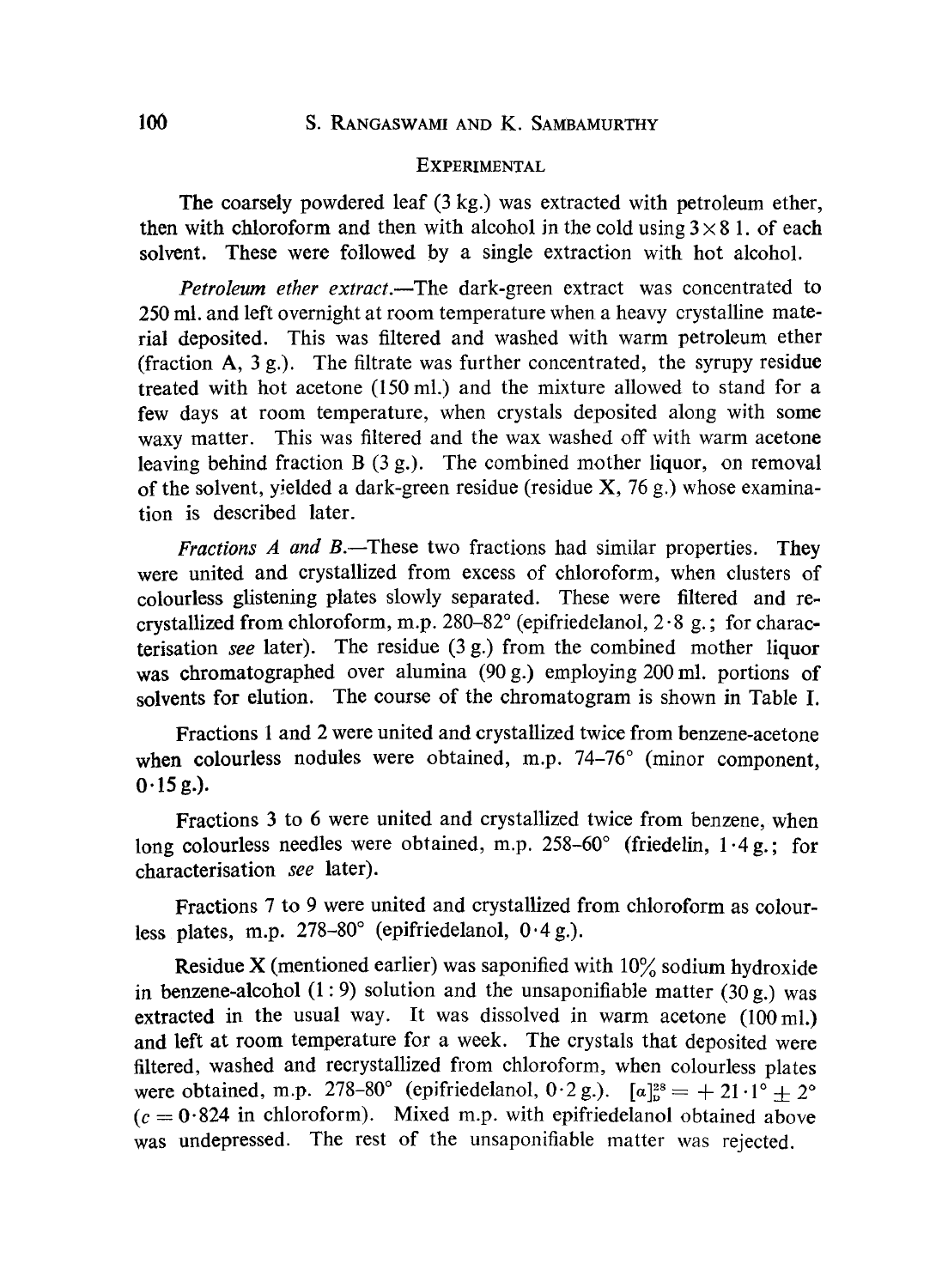|                 |                                    | Eluate    |                     | Residue                                   |  |
|-----------------|------------------------------------|-----------|---------------------|-------------------------------------------|--|
| Fraction<br>No. |                                    |           | Weight<br>in<br>mg. | M.p. after<br>a single<br>crystallization |  |
| $\mathbf{1}$ .  | Petroleum ether                    |           | 7                   | $70 - 72^{\circ}$                         |  |
| 2.              | Petroleum ether-benzene $(19:1)$ . |           | 160                 | $72 - 73^\circ$                           |  |
| 3.              | $, \,$                             | $(9:1)$   | 340                 | $248 - 55^{\circ}$                        |  |
| 4.              | ,                                  | $(4:1)$   | 540                 | 250-54°                                   |  |
| 5.              | ,,                                 | $(1:1)$ . | 830                 | $250 - 54^\circ$                          |  |
| 6.              | Benzene                            |           | 210                 | $254 - 56^{\circ}$                        |  |
| 7 <sup>1</sup>  | Benzene-chloroform                 | $(19:1)$  | 150                 | $265 - 67^{\circ}$                        |  |
| 8.              | ,                                  | $(9:1)$   | 220                 | $266 - 69^{\circ}$                        |  |
| 9.              | ,,                                 | $(4:1)$   | 120                 | $268 - 70^{\circ}$                        |  |
| 10.             | ,,                                 | $(1:1)$ . | 50                  | Amorphous                                 |  |
| 11.             | Chloroform                         |           | 20                  | ,,                                        |  |

TABLE I

*Minor component.*—M.p. 74-76°. No colour in the Salkowski or Liebermann-Burchard test or with tetranitromethane.  $[a]_p^{29} = +21.2^{\circ} \pm 3^{\circ}$  $(c=0.6141$  in chloroform). Found: C, 82.4; H, 14.6.  $C_{29}H_{60}O$ (probable formula) requires: C, 82.0; H, 14.2%.

*Friedelin.*—Colourless needles from benzene, m.p. 258–60°. Salkowski, Liebermann-Burchard and tetranitromethane reactions were negativc.  $[a]_{p}^{28} = -23.5^{\circ} \pm 2^{\circ}$  (c = 1.023 in chloroform). Found: C, 84.7; H, 12.3.  $C_{30}H_{50}O$  (friedelin) requires: C, 84.5; H, 11.8%.

The 2:4-dinitrophenylhydrazone<sup>8</sup> crystallized from chloroform-alcohol as shining orange-red plates, m.p.  $301-05^\circ$  (decomp.). Found: N, 9.7.  $C_{38}H_{54}O_4N_4$  (friedelin 2:4-dinitrophenylhydrazone) requires: N, 9.2%.

The enol-benzoate, prepared as described by Corey and Ursprung<sup>6</sup> crystallized from ethyl acetate-chloroform as colourless plates, m.p. 262-65°.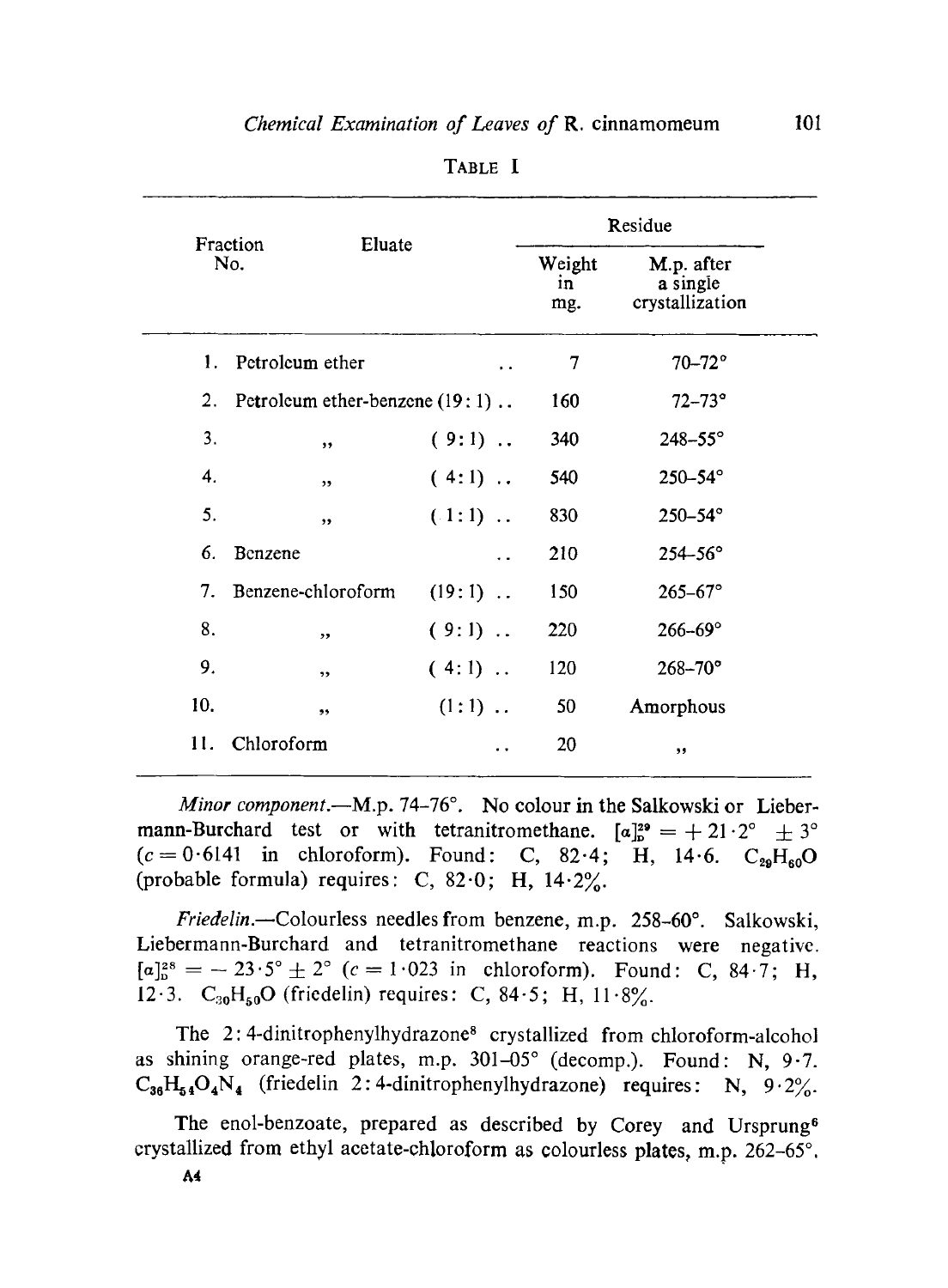$[a]_{b}^{29} = +59.3^{\circ} \pm 2^{\circ}$  (c = 0.922 in chloroform). Found: C, 83.2; H, 10.7.  $C_{37}H_{54}O_2$  (friedelin enol-benzoate) requires: C, 83.7; H, 10.3%.

*Preparation of friedelan-3 a-ol<sup>6</sup>.*—A boiling solution of friedelin  $(0.3 g.)$ in *n*-amyl alcohol (30 ml.) was treated with sodium  $(0.6 g)$  over a period of 15 minutes. Rcfluxing was eontinucd until all the sodium had dissolvcd and the solvent was removed by distillation with steam. The resulting suspcnsion was filtcred, the precipitate washed, dried and crystallized from benzene-cthyl acctate, when colourless plates, m.p.  $298-300^{\circ}$ , were obtained.  $[a]_{p}^{28} = +17.7^{\circ} \pm 2^{\circ}$  (c = 1.262 in chloroform). Found: C, 84.7; H, 12.8.  $C_{30}H_{52}O$  (epifriedelanol) requires: C, 84.1; H, 12.2%.

*Epifriedelanol (friedelan-3*  $\beta$ *-ol*).—Colourless plates from chloroform, m.p.  $280-82^\circ$ . In the Salkowski reaction it gave a yellow colour gradually changing to orange-red. A red colour changing to deep pink was obtained in the Licbermann-Burchard reaction. No colour was obtained with tetranitromethane reagent.  $[a]_{p}^{28} = +25.2^{\circ} \pm 2^{\circ}$   $(c = 0.862 \text{ in chloroform}).$ Found: C, 84.5; H, 12.7.  $C_{30}H_{52}O$  (epifriedelanol) requires: C, 84.1; H,  $12.2\%$ .

The acetate, prepared with pyridine and acetic anhydride, crystallized from benzene-acetone as colourless plates, m.p. 282-84°.  $[a]_{\circ}^{28} = +29.3^{\circ}$  $\pm$  3° (c = 0.724 in chloroform). Found: C, 82.2; H, 11.8.  $C_{32}H_{54}O_2$ (epifriedelanol acetate) requires: C,  $81.6$ ; H,  $11.6\%$ .

Preparation of friedelin from epifriedelanol<sup>9</sup>.--Epifriedelanol (isolated from the leaves) was oxidised by reacting with chromic acid (just over one oxygen equivalent) in glacial acetic acid at  $60-70^\circ$  for half an hour. The product, on repeated crystallization from chloroform-benzene, yielded long colourless needles, m.p. 256-59°.  $[a]_{b}^{29} = -20.8$ ° $\pm$  2° (c = 0.983 in chloroform). Found: C, 84.9; H, 11.9.  $C_{30}H_{50}O$  (friedelin) requires: C, 84.5; H,  $11.8\%$ . The mixed m.p. with friedelin (isolated from the leaves) was undepressed.

*Chloroform extract.--The* extract was evaporated and the resulting dark-green semi-solid residue *(ca.* 150g.) was extracted with hot acetone  $(750 \text{ ml.})$  when the wax and colouring matter went into solution. The insoluble material was filtered, washed, dissolved in excess of boiling alcohol  $(1 \cdot 5 \cdot 1)$ (charcoal) and filtered. On leaving overnight the filtrate deposited a small quantity of wax which was filtered and rejected. The filtrate, on leaving aside for a number of days, slowly deposited a mass of colourless needles. The mother liquor, on further concentration, yielded two more crops of the same material (total yield: 18.1 g.). Crystallization from alcohol yielded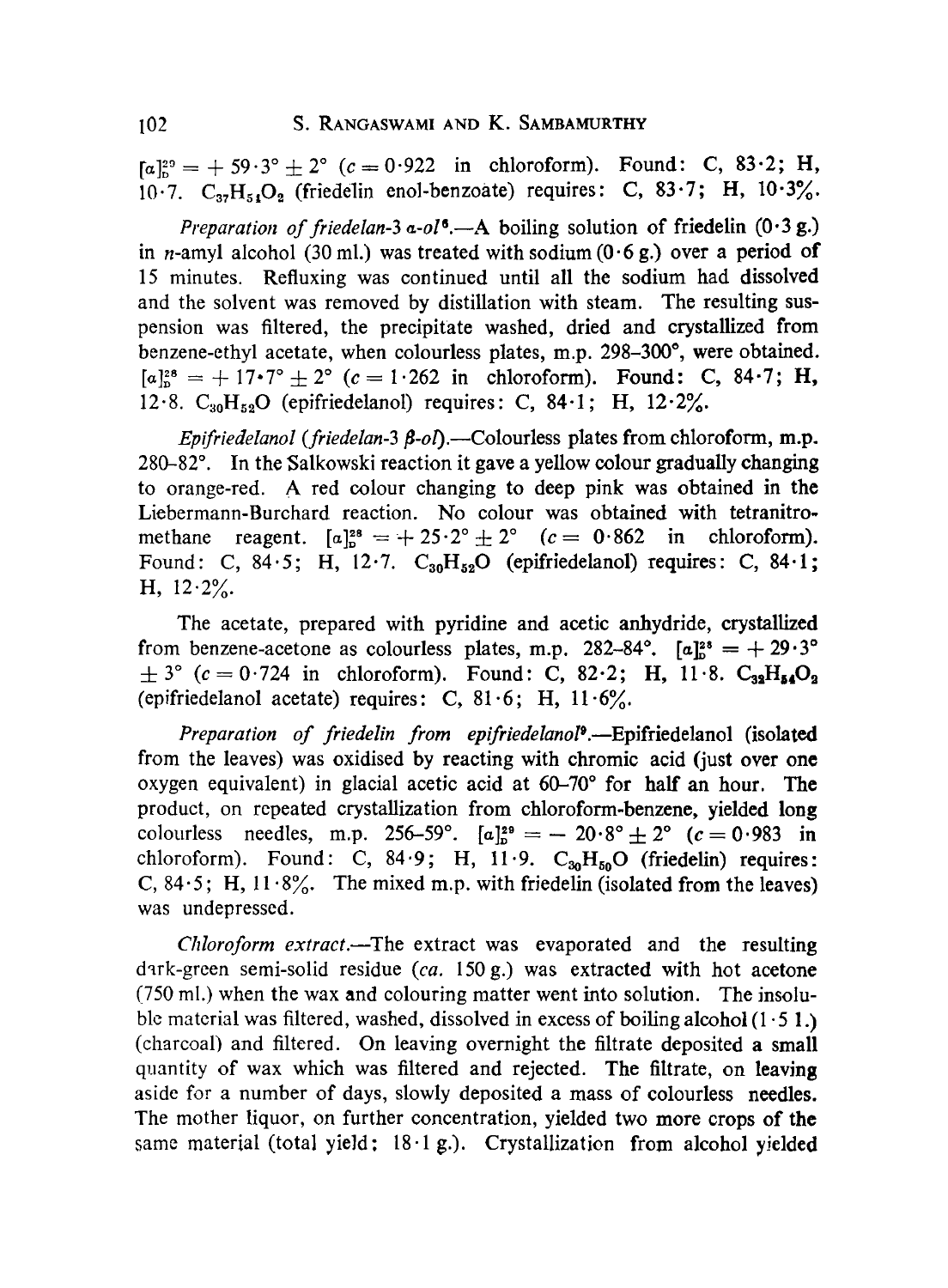colourless needles, m.p. 282-83° (ursolic acid,  $15.5 g$ .).  $[a]_n^{28} = + 64.7^\circ$  $\pm 2^{\circ}$  (c = 1.12 in absolute alcohol). Found: C, 78.7; H, 10.9. C<sub>so</sub>H<sub>48</sub>O<sub>s</sub> (ursolic acid) requires: C, 78.9; H,  $10.6\%$ . Colour in Liebermann-Burchard test: red-violet-blue-green. The acetate crystallized from alcohol as colourless needles, m.p. 281-82°.  $[a]_{p}^{28} = +68.8^{\circ} \pm 3^{\circ}$  (c = 0.936 in chloroform). Found: C, 76.7; H, 10.7.  $C_{32}H_{50}O_4$  (ursolic acid acetate) requires: C,  $77.1$ ; H,  $10.1\%$ . Mixed melting points of the acid and its acetate with the respective authentic samples<sup>2</sup> were undepressed.

Alcohol extract.--The united dark red solution was concentrated under reduced pressure to 1 1. with occasional addition of water and left in the icechest for a few days, when a large amount of resin separated. The clear reddish-brown supernatant liquid was decanted, extracted with ether containing  $3\%$  alcohol (10 × 200 ml.) and the aqueous layer rejected. The united yellow ethereal extract was evaporated to a syrupy residue (5 g.) which was dried in a desiccator and treated with warm acetone (50 ml.), when most of it went into solution leaving behind a small quantity of yellow powder. Crystallization from absolute alcohol gave pale yellow needles  $(10 \text{ mg.})$ . The substance did not melt below 350° and gave a negative reaction for anthoxanthins. It gave a yellow solution with aqueous sodium carbonate and a blue cotour with alcoholic ferric chloride.

The residue obtained by evaporation of the acetone solution described above could not be crystallized. It was hydrolysed by boiling with  $7\%$  alcoholic sulphuric acid. The aglycone which was extracted with ether, on repeated crystallization from dilute alcohol and dilute acetone, yielded yellow needles, m.p. 304-07 $^{\circ}$  (decomp.) (quercetin, 0.2 g.). It answered the colour reactions described for quercetin in the literature. Found: C, 59.9; H, 3.8.  $C_{15}M_{10}O_7$  (quercetin) requires: C, 59.6; H, 3.3%. The acetate crystallized from alcohol as colourless needles, m.p. 196-98°. Found: C, 58.9; H, 4.3.  $C_{25}H_{20}O_{12}$  (quercetin penta-acetate) requires: C, 58.6; H,  $3.9\%$ . Mixed m.p. with an authentic sample of penta-acetyl quercetin<sup>1</sup> was undepressed.

## **SUMMARY**

The examination of the leaves of *Rhododendron cinnamomeum* is described. The petroleum ether extract yielded epifriedelanol, friedelin and a minor component while the chloroform extract yielded ursolic acid. Ouercetin and a minor component were obtained from the alcoholic extract.

#### ACKNOWLEDGMENTS

We thank Dr. V. S. Rao, Conservator-General of Forests, West Bengal, and Mr. D. K. Dey, Divisional Forest Officer, Darjeeling Division, West